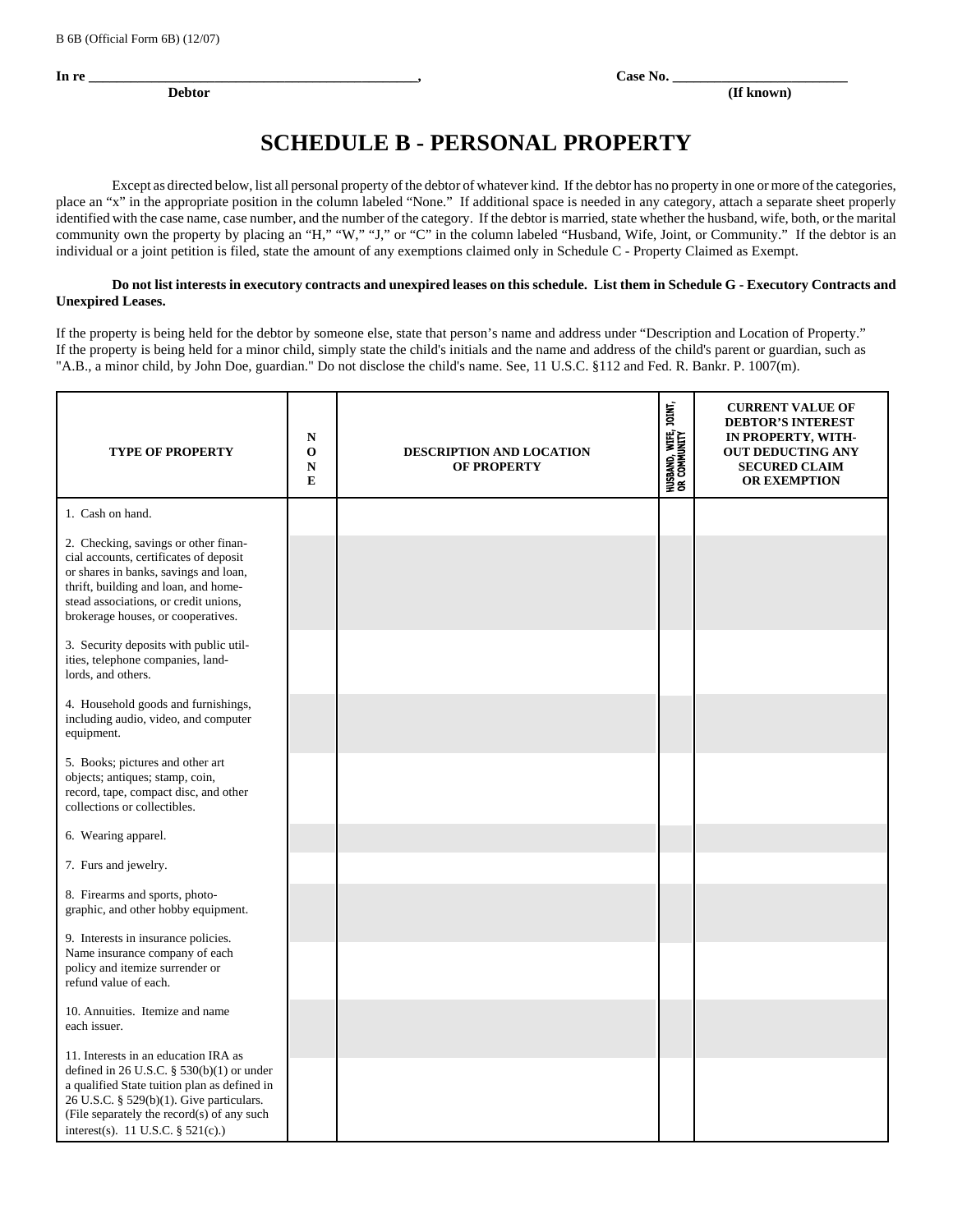**In re \_\_\_\_\_\_\_\_\_\_\_\_\_\_\_\_\_\_\_\_\_\_\_\_\_\_\_\_\_\_\_\_\_\_\_\_\_\_\_\_\_\_\_\_\_\_, Case No. \_\_\_\_\_\_\_\_\_\_\_\_\_\_\_\_\_\_\_\_\_\_\_\_\_**

**(If known)** 

# **SCHEDULE B - PERSONAL PROPERTY**

(Continuation Sheet)

| <b>TYPE OF PROPERTY</b>                                                                                                                                                                  | N<br>$\bf{0}$<br>$\mathbf N$<br>E | <b>DESCRIPTION AND LOCATION</b><br><b>OF PROPERTY</b> | HUSBAND, WIFE, JOINT,<br>Or community | <b>CURRENT VALUE OF</b><br><b>DEBTOR'S INTEREST</b><br>IN PROPERTY, WITH-<br><b>OUT DEDUCTING ANY</b><br><b>SECURED CLAIM</b><br><b>OR EXEMPTION</b> |
|------------------------------------------------------------------------------------------------------------------------------------------------------------------------------------------|-----------------------------------|-------------------------------------------------------|---------------------------------------|------------------------------------------------------------------------------------------------------------------------------------------------------|
| 12. Interests in IRA, ERISA, Keogh, or<br>other pension or profit sharing plans.<br>Give particulars.                                                                                    |                                   |                                                       |                                       |                                                                                                                                                      |
| 13. Stock and interests in incorporated<br>and unincorporated businesses.<br>Itemize.                                                                                                    |                                   |                                                       |                                       |                                                                                                                                                      |
| 14. Interests in partnerships or joint<br>ventures. Itemize.                                                                                                                             |                                   |                                                       |                                       |                                                                                                                                                      |
| 15. Government and corporate bonds<br>and other negotiable and non-<br>negotiable instruments.                                                                                           |                                   |                                                       |                                       |                                                                                                                                                      |
| 16. Accounts receivable.                                                                                                                                                                 |                                   |                                                       |                                       |                                                                                                                                                      |
| 17. Alimony, maintenance, support,<br>and property settlements to which the<br>debtor is or may be entitled. Give<br>particulars.                                                        |                                   |                                                       |                                       |                                                                                                                                                      |
| 18. Other liquidated debts owed to<br>debtor including tax refunds. Give<br>particulars.                                                                                                 |                                   |                                                       |                                       |                                                                                                                                                      |
| 19. Equitable or future interests, life<br>estates, and rights or powers exercisable<br>for the benefit of the debtor other than<br>those listed in Schedule A - Real<br>Property.       |                                   |                                                       |                                       |                                                                                                                                                      |
| 20. Contingent and noncontingent<br>interests in estate of a decedent, death<br>benefit plan, life insurance policy, or trust.                                                           |                                   |                                                       |                                       |                                                                                                                                                      |
| 21. Other contingent and unliquidated<br>claims of every nature, including tax<br>refunds, counterclaims of the debtor, and<br>rights to setoff claims. Give estimated<br>value of each. |                                   |                                                       |                                       |                                                                                                                                                      |
|                                                                                                                                                                                          |                                   |                                                       |                                       |                                                                                                                                                      |